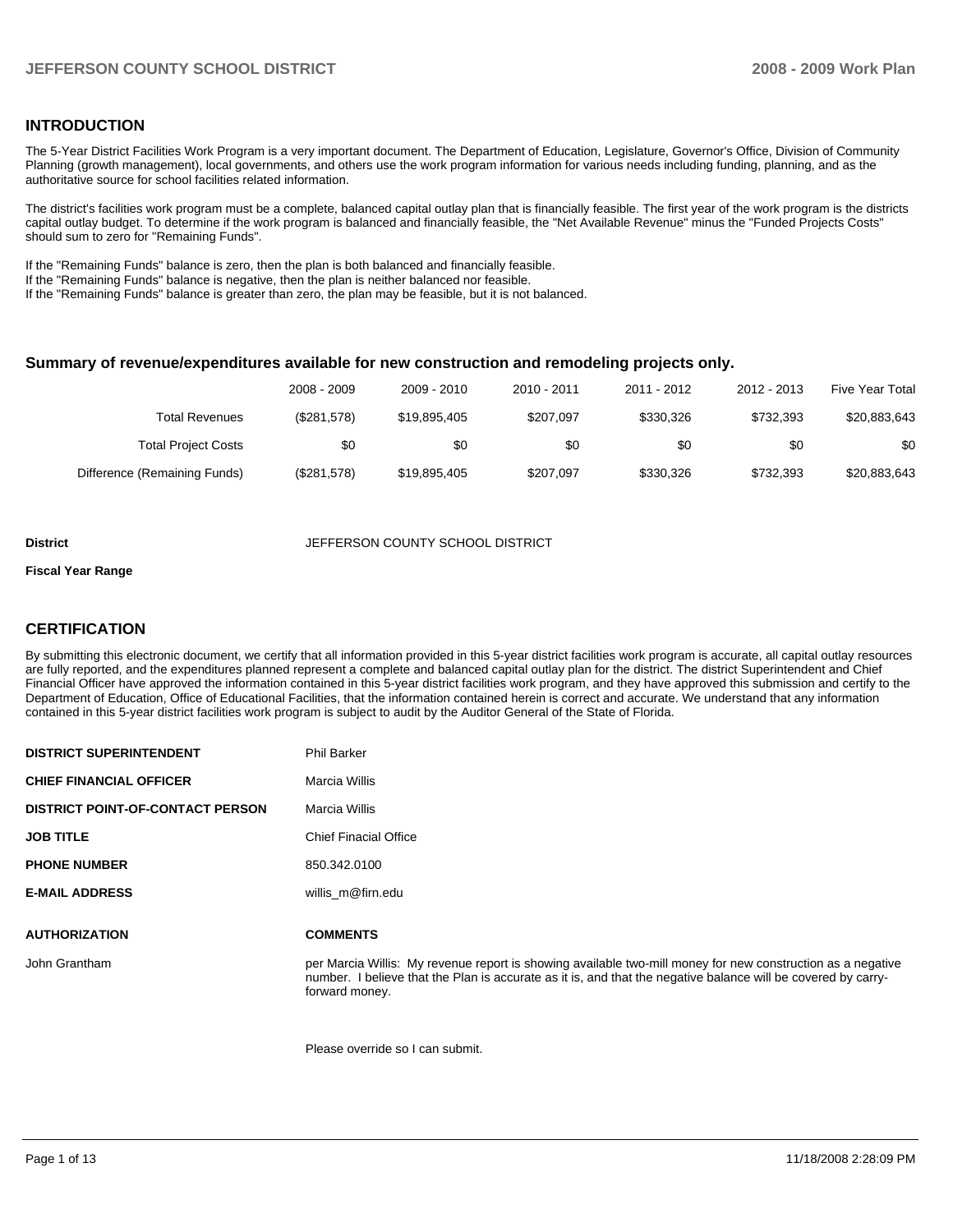# **Expenditures**

#### **Expenditure for Maintenance, Repair and Renovation from 2-Mills and PECO**

Annually, prior to the adoption of the district school budget, each school board must prepare a tentative district facilities work program that includes a schedule of major repair and renovation projects necessary to maintain the educational and ancillary facilities of the district.

| Item                                                                                                                                                                                                                                                       |                                                                                                                                                                                                                                                                | 2008 - 2009<br><b>Actual Budget</b> | $2009 - 2010$<br>Projected | 2010 - 2011<br>Projected | 2011 - 2012<br>Projected | 2012 - 2013<br>Projected | Total     |  |  |
|------------------------------------------------------------------------------------------------------------------------------------------------------------------------------------------------------------------------------------------------------------|----------------------------------------------------------------------------------------------------------------------------------------------------------------------------------------------------------------------------------------------------------------|-------------------------------------|----------------------------|--------------------------|--------------------------|--------------------------|-----------|--|--|
| <b>HVAC</b>                                                                                                                                                                                                                                                |                                                                                                                                                                                                                                                                | \$150,000                           | \$150,000                  | \$150,000                | \$150,000                | \$150,000                | \$750,000 |  |  |
| Locations:                                                                                                                                                                                                                                                 | CENTRAL FOOD SERVICES, HOWARD MIDDLE, JEFFERSON ADULT SCHOOL, JEFFERSON COUNTY MIDDLE/SR HIGH, JEFFERSON<br>ELEMENTARY, JEFFERSON SENIOR HIGH (OLD), JEFFERSON SUPERINTENDENT'S OFFICE, MAINTENANCE DEPARTMENT,<br>TRANSPORTATION DEPARTMENT                   |                                     |                            |                          |                          |                          |           |  |  |
| Flooring                                                                                                                                                                                                                                                   |                                                                                                                                                                                                                                                                | \$95,000                            | \$125,000                  | \$125,000                | \$125,000                | \$125,000                | \$595,000 |  |  |
| Locations:                                                                                                                                                                                                                                                 | CENTRAL FOOD SERVICES, HOWARD MIDDLE, JEFFERSON ADULT SCHOOL, JEFFERSON COUNTY MIDDLE/SR HIGH, JEFFERSON<br>ELEMENTARY, JEFFERSON SENIOR HIGH (OLD), JEFFERSON SUPERINTENDENT'S OFFICE, MAINTENANCE DEPARTMENT, OLD<br><b>TRANSPORTATION</b>                   |                                     |                            |                          |                          |                          |           |  |  |
| Roofing                                                                                                                                                                                                                                                    |                                                                                                                                                                                                                                                                | \$0                                 | \$175,000                  | \$175,000                | \$175,000                | \$175,000                | \$700,000 |  |  |
| Locations:                                                                                                                                                                                                                                                 | CENTRAL FOOD SERVICES, HOWARD MIDDLE, JEFFERSON ADULT SCHOOL, JEFFERSON COUNTY MIDDLE/SR HIGH, JEFFERSON<br>ELEMENTARY, JEFFERSON SENIOR HIGH (OLD), JEFFERSON SUPERINTENDENT'S OFFICE, MAINTENANCE DEPARTMENT,<br><b>TRANSPORTATION DEPARTMENT</b>            |                                     |                            |                          |                          |                          |           |  |  |
| Safety to Life                                                                                                                                                                                                                                             |                                                                                                                                                                                                                                                                | \$25,000                            | \$25,000                   | \$25,000                 | \$25,000                 | \$25,000                 | \$125,000 |  |  |
| CENTRAL FOOD SERVICES, HOWARD MIDDLE, JEFFERSON ADULT SCHOOL, JEFFERSON COUNTY MIDDLE/SR HIGH, JEFFERSON<br>Locations:<br>ELEMENTARY, JEFFERSON SENIOR HIGH (OLD), JEFFERSON SUPERINTENDENT'S OFFICE, MAINTENANCE DEPARTMENT,<br>TRANSPORTATION DEPARTMENT |                                                                                                                                                                                                                                                                |                                     |                            |                          |                          |                          |           |  |  |
| Fencing                                                                                                                                                                                                                                                    |                                                                                                                                                                                                                                                                | \$0                                 | \$0                        | \$0                      | \$0                      | \$0                      | \$0       |  |  |
|                                                                                                                                                                                                                                                            | Locations: No Locations for this expenditure.                                                                                                                                                                                                                  |                                     |                            |                          |                          |                          |           |  |  |
| Parking                                                                                                                                                                                                                                                    |                                                                                                                                                                                                                                                                | \$0                                 | \$150,000                  | \$0                      | \$0                      | \$0                      | \$150,000 |  |  |
| Locations:                                                                                                                                                                                                                                                 | JEFFERSON COUNTY MIDDLE/SR HIGH, JEFFERSON ELEMENTARY, JEFFERSON SUPERINTENDENT'S OFFICE                                                                                                                                                                       |                                     |                            |                          |                          |                          |           |  |  |
| Electrical                                                                                                                                                                                                                                                 |                                                                                                                                                                                                                                                                | \$50,000                            | \$150,000                  | \$150,000                | \$150,000                | \$150,000                | \$650,000 |  |  |
|                                                                                                                                                                                                                                                            | Locations: CENTRAL FOOD SERVICES, HOWARD MIDDLE, JEFFERSON ADULT SCHOOL, JEFFERSON COUNTY MIDDLE/SR HIGH, JEFFERSON<br>ELEMENTARY, JEFFERSON SENIOR HIGH (OLD), JEFFERSON SUPERINTENDENT'S OFFICE, MAINTENANCE DEPARTMENT,<br>TRANSPORTATION DEPARTMENT        |                                     |                            |                          |                          |                          |           |  |  |
| Fire Alarm                                                                                                                                                                                                                                                 |                                                                                                                                                                                                                                                                | \$35,000                            | \$35,000                   | \$35,000                 | \$35,000                 | \$35,000                 | \$175,000 |  |  |
|                                                                                                                                                                                                                                                            | Locations: CENTRAL FOOD SERVICES, HOWARD MIDDLE, JEFFERSON ADULT SCHOOL, JEFFERSON COUNTY MIDDLE/SR HIGH, JEFFERSON<br>ELEMENTARY, JEFFERSON SENIOR HIGH (OLD), JEFFERSON SUPERINTENDENT'S OFFICE, MAINTENANCE DEPARTMENT,<br><b>TRANSPORTATION DEPARTMENT</b> |                                     |                            |                          |                          |                          |           |  |  |
| Telephone/Intercom System                                                                                                                                                                                                                                  |                                                                                                                                                                                                                                                                | \$25,000                            | \$25,000                   | \$25,000                 | \$25,000                 | \$25,000                 | \$125,000 |  |  |
|                                                                                                                                                                                                                                                            | Locations: JEFFERSON ADULT SCHOOL, JEFFERSON ELEMENTARY                                                                                                                                                                                                        |                                     |                            |                          |                          |                          |           |  |  |
| Closed Circuit Television                                                                                                                                                                                                                                  |                                                                                                                                                                                                                                                                | \$0                                 | \$0                        | \$0                      | \$0                      | \$0                      | \$0       |  |  |
|                                                                                                                                                                                                                                                            | Locations: No Locations for this expenditure.                                                                                                                                                                                                                  |                                     |                            |                          |                          |                          |           |  |  |
| Paint                                                                                                                                                                                                                                                      |                                                                                                                                                                                                                                                                | \$25,000                            | \$75,000                   | \$75,000                 | \$75,000                 | \$75,000                 | \$325,000 |  |  |
| Locations:                                                                                                                                                                                                                                                 | CENTRAL FOOD SERVICES, JEFFERSON ADULT SCHOOL, JEFFERSON COUNTY MIDDLE/SR HIGH, JEFFERSON ELEMENTARY,<br>JEFFERSON SENIOR HIGH (OLD), JEFFERSON SUPERINTENDENT'S OFFICE, MAINTENANCE DEPARTMENT, TRANSPORTATION<br><b>DEPARTMENT</b>                           |                                     |                            |                          |                          |                          |           |  |  |
| Maintenance/Repair                                                                                                                                                                                                                                         |                                                                                                                                                                                                                                                                | \$145,000                           | \$0                        | \$0                      | \$0                      | \$0                      | \$145,000 |  |  |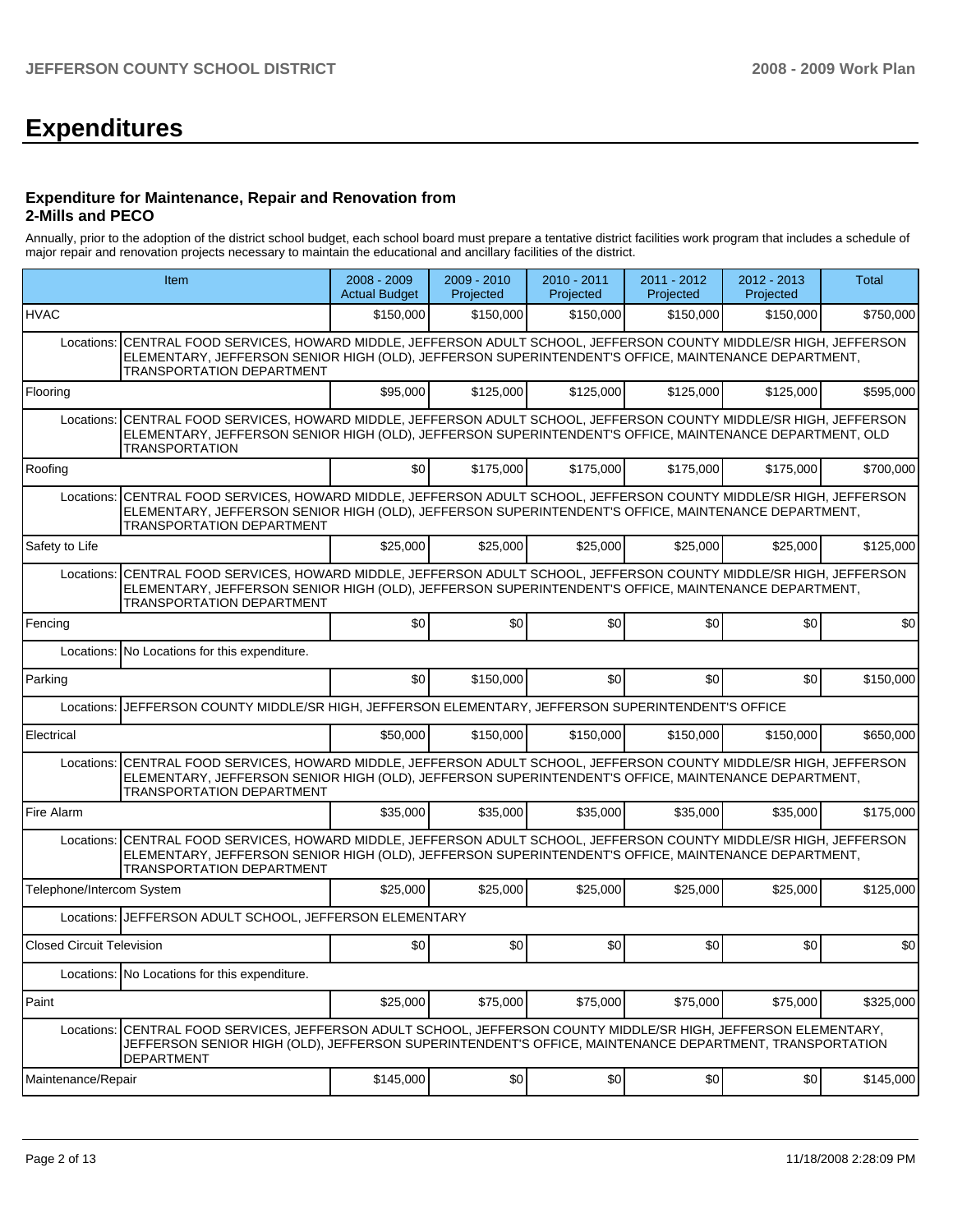## **JEFFERSON COUNTY SCHOOL DISTRICT 2008 - 2009 Work Plan**

Locations: CENTRAL FOOD SERVICES, HOWARD MIDDLE, JEFFERSON ADULT SCHOOL, JEFFERSON COUNTY MIDDLE/SR HIGH, JEFFERSON **ELEMENTARY Sub Total: \$550,000 \$910,000 \$760,000 \$760,000 \$760,000 \$3,740,000** 

| <b>PECO Maintenance Expenditures</b> | \$155,510 | \$186,755 | \$249.945 | \$236,432 | \$235,606 | \$1,064,248 |
|--------------------------------------|-----------|-----------|-----------|-----------|-----------|-------------|
| Two Mill Sub Total: I                | \$469,490 | \$773.245 | \$560,055 | \$573,568 | \$574,394 | \$2,950,752 |

|                                                                                                                                                                                                                                                         | Other Items | $2008 - 2009$<br><b>Actual Budget</b> | $2009 - 2010$<br>Projected | $2010 - 2011$<br>Projected | $2011 - 2012$<br>Projected | $2012 - 2013$<br>Projected | Total       |  |  |
|---------------------------------------------------------------------------------------------------------------------------------------------------------------------------------------------------------------------------------------------------------|-------------|---------------------------------------|----------------------------|----------------------------|----------------------------|----------------------------|-------------|--|--|
| <b>Video Security</b>                                                                                                                                                                                                                                   |             | \$0 <sub>1</sub>                      | \$35,000                   | \$35,000                   | \$35,000                   | \$35,000                   | \$140,000   |  |  |
| Locations CENTRAL FOOD SERVICES, HOWARD MIDDLE, JEFFERSON ADULT SCHOOL, JEFFERSON COUNTY MIDDLE/SR HIGH,<br>JJEFFERSON ELEMENTARY, JEFFERSON SENIOR HIGH (OLD), JEFFERSON SUPERINTENDENT'S OFFICE, MAINTENANCE<br>DEPARTMENT, TRANSPORTATION DEPARTMENT |             |                                       |                            |                            |                            |                            |             |  |  |
| Security Systems                                                                                                                                                                                                                                        |             | \$75,000                              | \$15,000                   | \$15,000                   | \$15,000                   | \$15,000                   | \$135,000   |  |  |
| Locations CENTRAL FOOD SERVICES, HOWARD MIDDLE, JEFFERSON ADULT SCHOOL, JEFFERSON COUNTY MIDDLE/SR HIGH,<br>JJEFFERSON ELEMENTARY, JEFFERSON SENIOR HIGH (OLD), JEFFERSON SUPERINTENDENT'S OFFICE, MAINTENANCE<br>DEPARTMENT, TRANSPORTATION DEPARTMENT |             |                                       |                            |                            |                            |                            |             |  |  |
|                                                                                                                                                                                                                                                         | Total:      | \$625,000                             | \$960,000                  | \$810,000                  | \$810,000                  | \$810,000                  | \$4,015,000 |  |  |

## **Local Two Mill Expenditure For Maintenance, Repair and Renovation**

Anticipated expenditures expected from local funding sources over the years covered by the current work plan.

| Item                                    | 2008 - 2009<br><b>Actual Budget</b> | $2009 - 2010$<br>Projected | $2010 - 2011$<br>Projected | $2011 - 2012$<br>Projected | $2012 - 2013$<br>Projected | <b>Total</b>     |
|-----------------------------------------|-------------------------------------|----------------------------|----------------------------|----------------------------|----------------------------|------------------|
| Remaining Maint and Repair from 2 Mills | \$469,490                           | \$773,245                  | \$560,055                  | \$573,568                  | \$574,394                  | \$2,950,752      |
| Maintenance/Repair Salaries             | \$0                                 | \$0                        | \$0                        | \$0                        | \$0                        | \$0              |
| School Bus Purchases                    | \$0                                 | \$85,000                   | \$85,000                   | \$85,000                   | \$0                        | \$255,000        |
| <b>Other Vehicle Purchases</b>          | \$0                                 | \$0                        | \$0                        | \$0                        | \$0                        | \$0              |
| Capital Outlay Equipment                | \$70,000                            | \$200,000                  | \$200,000                  | \$200,000                  | \$0                        | \$670,000        |
| Rent/Lease Payments                     | \$225,310                           | \$226,000                  | \$226,000                  | \$226,000                  | \$0                        | \$903,310        |
| <b>COP Debt Service</b>                 | \$0                                 | \$0                        | \$0                        | \$0                        | \$0                        | \$0              |
| Rent/Lease Relocatables                 | \$0                                 | \$0                        | \$0                        | \$0                        | \$0                        | \$0              |
| <b>Environmental Problems</b>           | \$0                                 | \$0                        | \$0                        | \$0                        | \$0                        | \$0              |
| ls.1011.14 Debt Service                 | \$0                                 | \$0                        | \$0                        | \$0                        | \$0                        | \$0              |
| <b>Special Facilities Account</b>       | \$0                                 | \$0                        | \$0                        | \$0                        | \$0                        | \$0 <sub>1</sub> |
| <b>Property Insurance</b>               | \$76,800                            | \$76,800                   | \$76,800                   | \$76,800                   | \$76,800                   | \$384,000        |
| <b>Practice Fields</b>                  | \$160,000                           | \$0                        | \$0                        | \$0                        | \$0                        | \$160,000        |
| Payment for Copy Machines               | \$90,000                            | \$90,000                   | \$90,000                   | \$90,000                   | \$90,000                   | \$450,000        |
| Remodel Transportation                  | \$100,000                           | \$0                        | \$0                        | \$0                        | \$0                        | \$100,000        |
| Auditorium Remodeling                   | \$150,000                           | \$0                        | \$0                        | \$0                        | \$0                        | \$150,000        |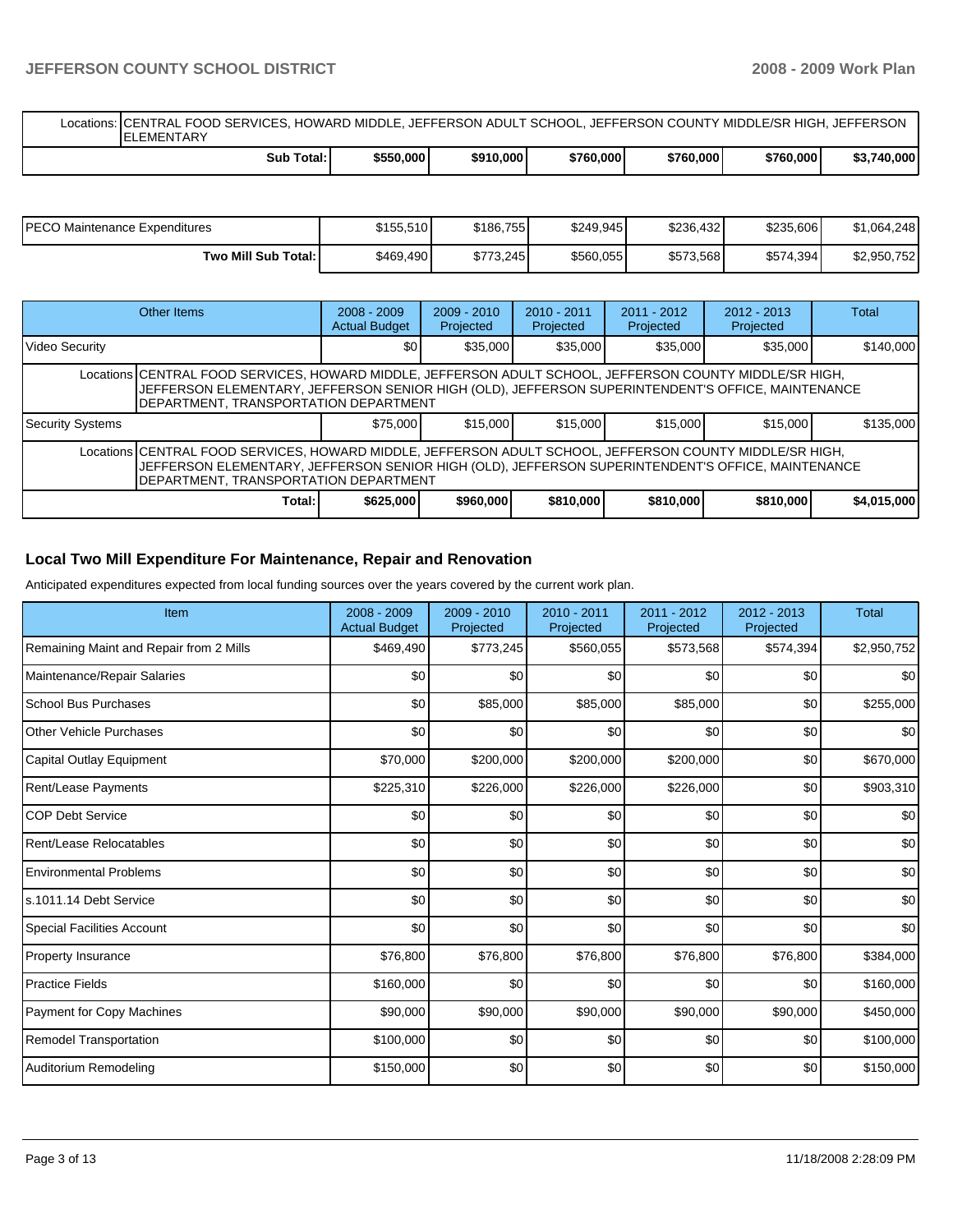| Acoustic Upgrades                | \$300,000   | \$0         | \$0         | \$0 <sub>1</sub> | \$0       | \$300,000   |
|----------------------------------|-------------|-------------|-------------|------------------|-----------|-------------|
| <b>Local Expenditure Totals:</b> | \$1,641,600 | \$1,451,045 | \$1,237,855 | \$1,251,368      | \$741,194 | \$6,323,062 |

## **Revenue**

## **2 Mill Revenue Source**

Schedule of Estimated Capital Outlay Revenue from each currently approved source which is estimated to be available for expenditures on the projects included in the tentative district facilities work program. All amounts are NET after considering carryover balances, interest earned, new COP's, 1011.14 and 1011.15 loans, etc. Districts cannot use 2-Mill funds for salaries except for those explicitly associated with maintenance/repair projects. (1011.71 (5), F.S.)

| Item                                                                            | Fund | $2008 - 2009$<br><b>Actual Value</b> | $2009 - 2010$<br>Projected | $2010 - 2011$<br>Projected | $2011 - 2012$<br>Projected | $2012 - 2013$<br>Projected | Total            |
|---------------------------------------------------------------------------------|------|--------------------------------------|----------------------------|----------------------------|----------------------------|----------------------------|------------------|
| (1) Non-exempt property<br>assessed valuation                                   |      | \$631,245,063                        | \$683,452,368              | \$738,686,083              | \$812,676,990              | \$863,628,862              | \$3,729,689,366  |
| (2) The Millege projected for<br>discretionary capital outlay per<br>ls.1011.71 |      | 1.75                                 | 1.75                       | 1.75                       | 1.75                       | 1.75                       |                  |
| (3) Full value of the 2-Mill<br>discretionary capital outlay per<br>s.1011.71   |      | \$1,049,445                          | \$1,136,240                | \$1,228,066                | \$1,351,075                | \$1,435,783                | \$6,200,609      |
| (4) Value of the portion of the 2-<br>Mills ACTUALLY levied                     | 370  | \$1,049,445                          | \$1,136,240                | \$1,228,066                | \$1,351,075                | \$1,435,783                | \$6,200,609      |
| $(5)$ Difference of lines (3) and (4)                                           |      | \$0                                  | \$0                        | \$0                        | \$0                        | \$0                        | \$0 <sub>1</sub> |

## **PECO Revenue Source**

The figure in the row designated "PECO Maintenance" will be subtracted from funds available for new construction because PECO maintenance dollars cannot be used for new construction.

| Item                          | Fund | $2008 - 2009$<br><b>Actual Budget</b> | $2009 - 2010$<br>Projected | $2010 - 2011$<br>Projected | $2011 - 2012$<br>Projected | $2012 - 2013$<br>Projected | <b>Total</b> |
|-------------------------------|------|---------------------------------------|----------------------------|----------------------------|----------------------------|----------------------------|--------------|
| <b>IPECO New Construction</b> | 340  | \$29.626                              | \$0                        | \$6,676                    | \$20,409                   | \$8,158                    | \$64,869     |
| PECO Maintenance Expenditures |      | \$155.510                             | \$186,755                  | \$249.945                  | \$236.432                  | \$235,606                  | \$1,064,248  |
|                               |      | \$185.136                             | \$186,755                  | \$256.621                  | \$256.841                  | \$243.764                  | \$1,129,117  |

## **CO & DS Revenue Source**

Revenue from Capital Outlay and Debt Service funds.

| Item                                            | Fund | $2008 - 2009$<br><b>Actual Budget</b> | $2009 - 2010$<br>Projected | $2010 - 2011$<br>Projected | $2011 - 2012$<br>Projected | $2012 - 2013$<br>Projected | Total     |
|-------------------------------------------------|------|---------------------------------------|----------------------------|----------------------------|----------------------------|----------------------------|-----------|
| CO & DS Cash Flow-through<br><b>Distributed</b> | 360  | \$27,798                              | \$27,798                   | \$27.798                   | \$27.798                   | \$27,798                   | \$138.990 |
| CO & DS Interest on<br>Undistributed CO         | 360  | \$1,848                               | \$1,848                    | \$1,848                    | \$1.848                    | \$1,848                    | \$9,240   |
|                                                 |      | \$29,646                              | \$29.646                   | \$29,646                   | \$29.646                   | \$29,646                   | \$148.230 |

## **Fair Share Revenue Source**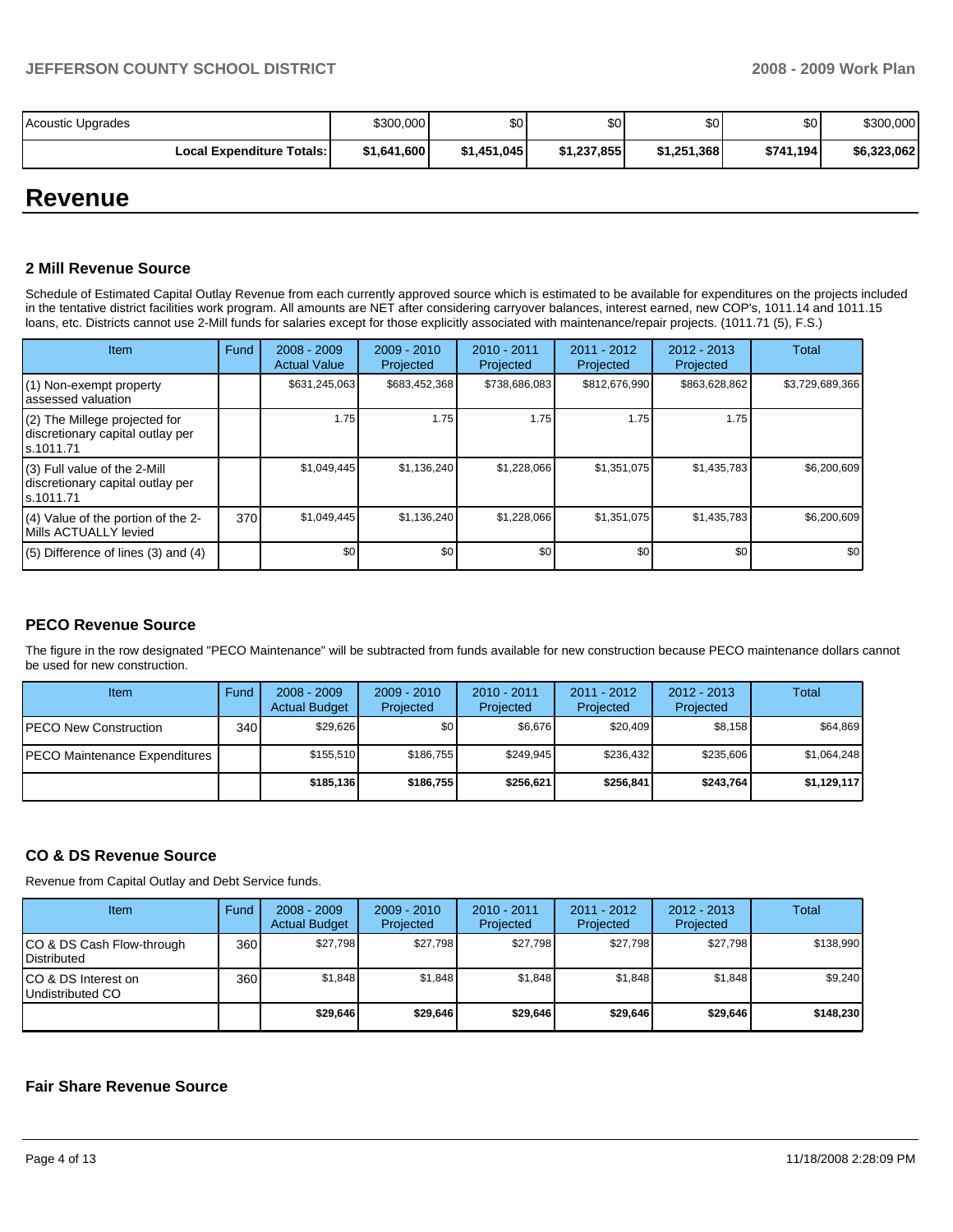All legally binding commitments for proportionate fair-share mitigation for impacts on public school facilities must be included in the 5-year district work program.

Nothing reported for this section.

## **Sales Surtax Referendum**

Specific information about any referendum for a 1-cent or ½-cent surtax referendum during the previous year.

**Did the school district hold a surtax referendum during the past fiscal year 2007 - 2008?** No

#### **Additional Revenue Source**

Any additional revenue sources

| Item                                                                                                   | 2008 - 2009<br><b>Actual Value</b> | 2009 - 2010<br>Projected | 2010 - 2011<br>Projected | 2011 - 2012<br>Projected | $2012 - 2013$<br>Projected | <b>Total</b> |
|--------------------------------------------------------------------------------------------------------|------------------------------------|--------------------------|--------------------------|--------------------------|----------------------------|--------------|
| Proceeds from a s.1011.14/15 F.S. Loans                                                                | \$0                                | \$0                      | \$0                      | \$0                      | \$0                        | \$0          |
| District Bonds - Voted local bond<br>referendum proceeds per s.9, Art VII<br><b>State Constitution</b> | \$0                                | \$0                      | \$0                      | \$0                      | \$0                        | \$0          |
| Proceeds from Special Act Bonds                                                                        | \$0                                | \$0                      | \$0                      | \$0                      | \$0                        | \$0          |
| Estimated Revenue from CO & DS Bond<br>Sale                                                            | \$0                                | \$0                      | \$0                      | \$0                      | \$0                        | \$0          |
| Proceeds from Voted Capital<br>Improvements millage                                                    | \$0                                | \$0                      | \$0                      | \$0                      | \$0                        | \$0          |
| Other Revenue for Other Capital Projects                                                               | \$0                                | \$0                      | \$0                      | \$0                      | \$0                        | \$0          |
| Proceeds from 1/2 cent sales surtax<br>authorized by school board                                      | \$0                                | \$0                      | \$0                      | \$0                      | \$0                        | \$0          |
| Proceeds from local governmental<br>infrastructure sales surtax                                        | \$0                                | \$0                      | \$0                      | \$0                      | \$0                        | \$0          |
| Proceeds from Certificates of<br>Participation (COP's) Sale                                            | \$0                                | \$0                      | \$0                      | \$0                      | \$0                        | \$0          |
| Classrooms First Bond proceeds amount<br>authorized in FY 1997-98                                      | \$70,741                           | \$0                      | \$0                      | \$0                      | \$0                        | \$70,741     |
| <b>Classrooms for Kids</b>                                                                             | \$180,564                          | \$180,564                | \$180,564                | \$180,564                | \$0                        | \$722,256    |
| <b>District Equity Recognition</b>                                                                     | \$0                                | \$0                      | \$0                      | \$0                      | \$0                        | \$0          |
| <b>Federal Grants</b>                                                                                  | \$0                                | \$0                      | \$0                      | \$0                      | \$0                        | \$0          |
| Proportionate share mitigation (actual<br>cash revenue only, not in kind donations)                    | \$0                                | \$0                      | \$0                      | \$0                      | \$0                        | \$0          |
| Impact fees received                                                                                   | \$0                                | \$0                      | \$0                      | \$0                      | \$0                        | \$0          |
| Private donations                                                                                      | \$0                                | \$0                      | \$0                      | \$0                      | \$0                        | \$0          |
| Grants from local governments or not-for-<br>profit organizations                                      | \$0                                | \$0                      | \$0                      | \$0                      | \$0                        | \$0          |
| Interest, Including Profit On Investment                                                               | \$0                                | \$0                      | \$0                      | \$0                      | \$0                        | \$0          |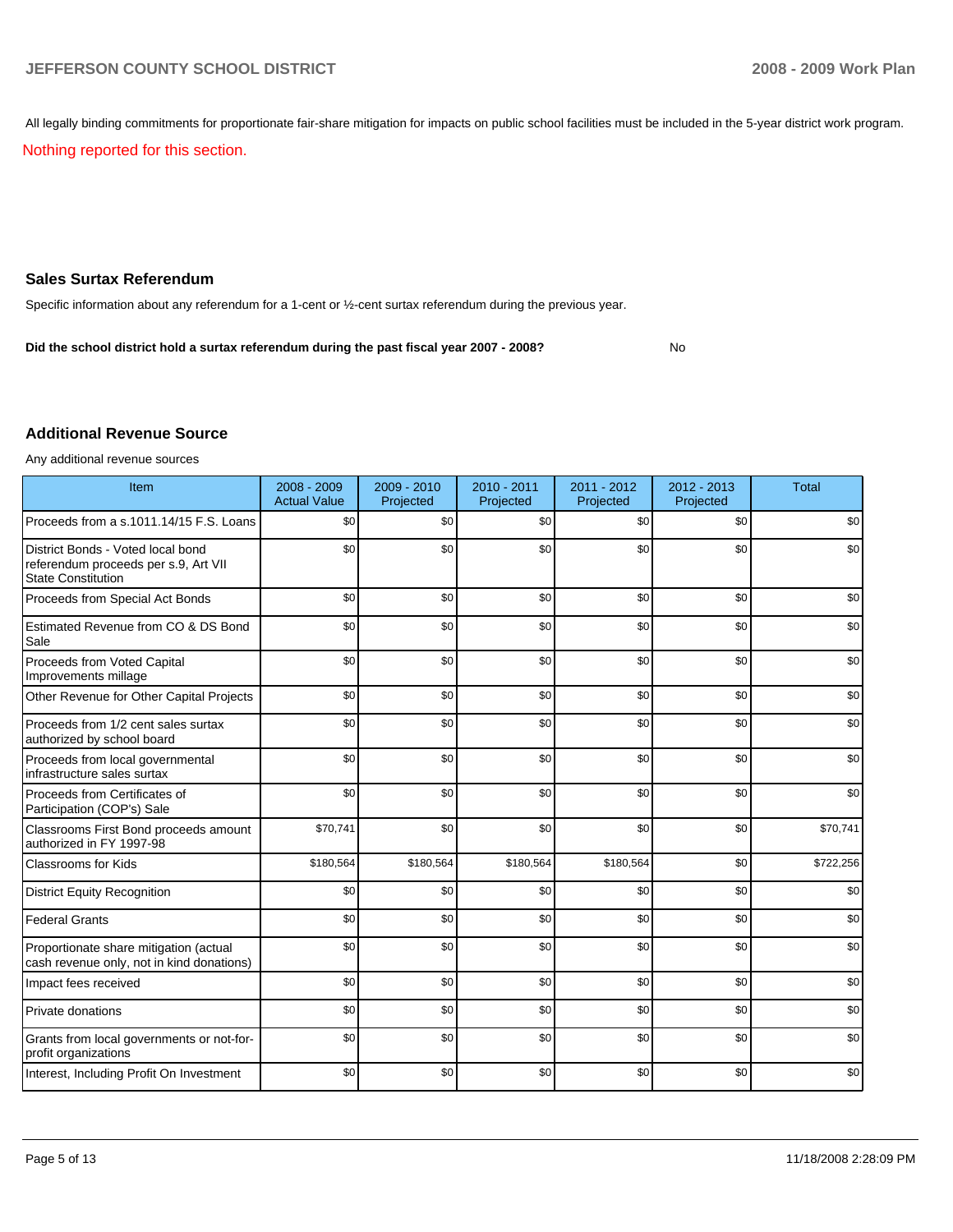## **JEFFERSON COUNTY SCHOOL DISTRICT 2008 - 2009 Work Plan**

| Revenue from Bonds pledging proceeds<br>Ifrom 1 cent or 1/2 cent Sales Surtax | \$0 <sub>1</sub> | \$0          | \$0       | \$0       | \$0       | \$0              |
|-------------------------------------------------------------------------------|------------------|--------------|-----------|-----------|-----------|------------------|
| <b>IFund Balance Carried Forward</b>                                          | \$0 <sub>1</sub> | \$0          | \$0       | \$0       | \$0       | \$0 <sub>1</sub> |
| Obligated Fund Balance Carried Forward                                        | \$0              | \$0          | \$0       | \$0       | <b>SO</b> | \$0              |
| Special Facilities Account                                                    | \$0 <sub>1</sub> | \$20,000,000 | \$0       | \$0       | \$0       | \$20,000,000     |
| 10ne Cent - 1/2 Cent Sales Surtax Debt<br>l Service i                         | \$0 <sub>1</sub> | \$0          | \$0       | \$0       | \$0       | \$0              |
| <b>Subtotal</b>                                                               | \$251,305        | \$20,180,564 | \$180.564 | \$180,564 | \$0       | \$20,792,997     |

## **Total Revenue Summary**

| <b>Item Name</b>                                               | $2008 - 2009$<br><b>Budget</b> | $2009 - 2010$<br>Projected | $2010 - 2011$<br>Projected | 2011 - 2012<br>Projected | $2012 - 2013$<br>Projected | <b>Five Year Total</b> |
|----------------------------------------------------------------|--------------------------------|----------------------------|----------------------------|--------------------------|----------------------------|------------------------|
| Local Two Mill Discretionary Capital<br><b>Outlay Revenue</b>  | \$1,049,445                    | \$1,136,240                | \$1,228,066                | \$1,351,075              | \$1,435,783                | \$6,200,609            |
| IPECO and 2 Mill Maint and Other 2 Mill<br><b>Expenditures</b> | (\$1,641,600)                  | (\$1,451,045)              | (\$1,237,855)              | (\$1,251,368)            | (\$741, 194)               | (\$6,323,062)          |
| IPECO Maintenance Revenue                                      | \$155,510                      | \$186.755                  | \$249.945                  | \$236,432                | \$235.606                  | \$1,064,248            |
| <b>Available 2 Mill for New Construction</b>                   | $($ \$592,155)                 | (\$314,805)                | (\$9,789)                  | \$99,707                 | \$694,589                  | (\$122,453)            |

| <b>Item Name</b>                      | $2008 - 2009$<br><b>Budget</b> | $2009 - 2010$<br>Projected | 2010 - 2011<br>Projected | 2011 - 2012<br>Projected | 2012 - 2013<br>Projected | <b>Five Year Total</b> |
|---------------------------------------|--------------------------------|----------------------------|--------------------------|--------------------------|--------------------------|------------------------|
| ICO & DS Revenue                      | \$29,646                       | \$29,646                   | \$29,646                 | \$29,646                 | \$29,646                 | \$148,230              |
| <b>IPECO New Construction Revenue</b> | \$29,626                       | \$0                        | \$6,676                  | \$20,409                 | \$8,158                  | \$64,869               |
| l Other/Additional Revenue            | \$251.305                      | \$20.180.564               | \$180.564                | \$180.564                | \$0                      | \$20,792,997           |
| <b>Total Additional Revenue</b>       | \$310,577                      | \$20,210,210               | \$216,886                | \$230,619                | \$37.804                 | \$21,006,096           |
| <b>Total Available Revenue</b>        | (S281,578)                     | \$19,895,405               | \$207.097                | \$330,326                | \$732.393                | \$20,883,643           |

# **Project Schedules**

## **Capacity Project Schedules**

A schedule of capital outlay projects necessary to ensure the availability of satisfactory classrooms for the projected student enrollment in K-12 programs.

| <b>Project Description</b>      | Location                               |                  | $2008 - 2009$ | 2009 - 2010  | 2010 - 2011 | 2011 - 2012 | 2012 - 2013      | Total           | Funded |
|---------------------------------|----------------------------------------|------------------|---------------|--------------|-------------|-------------|------------------|-----------------|--------|
| <b>New Elementary</b><br>School | <b>JEFFERSON</b><br><b>IELEMENTARY</b> | Planned<br>Cost: | <b>\$01</b>   | \$20,000,000 | \$0         | \$0         | \$0 <sub>1</sub> | \$20,000,000 No |        |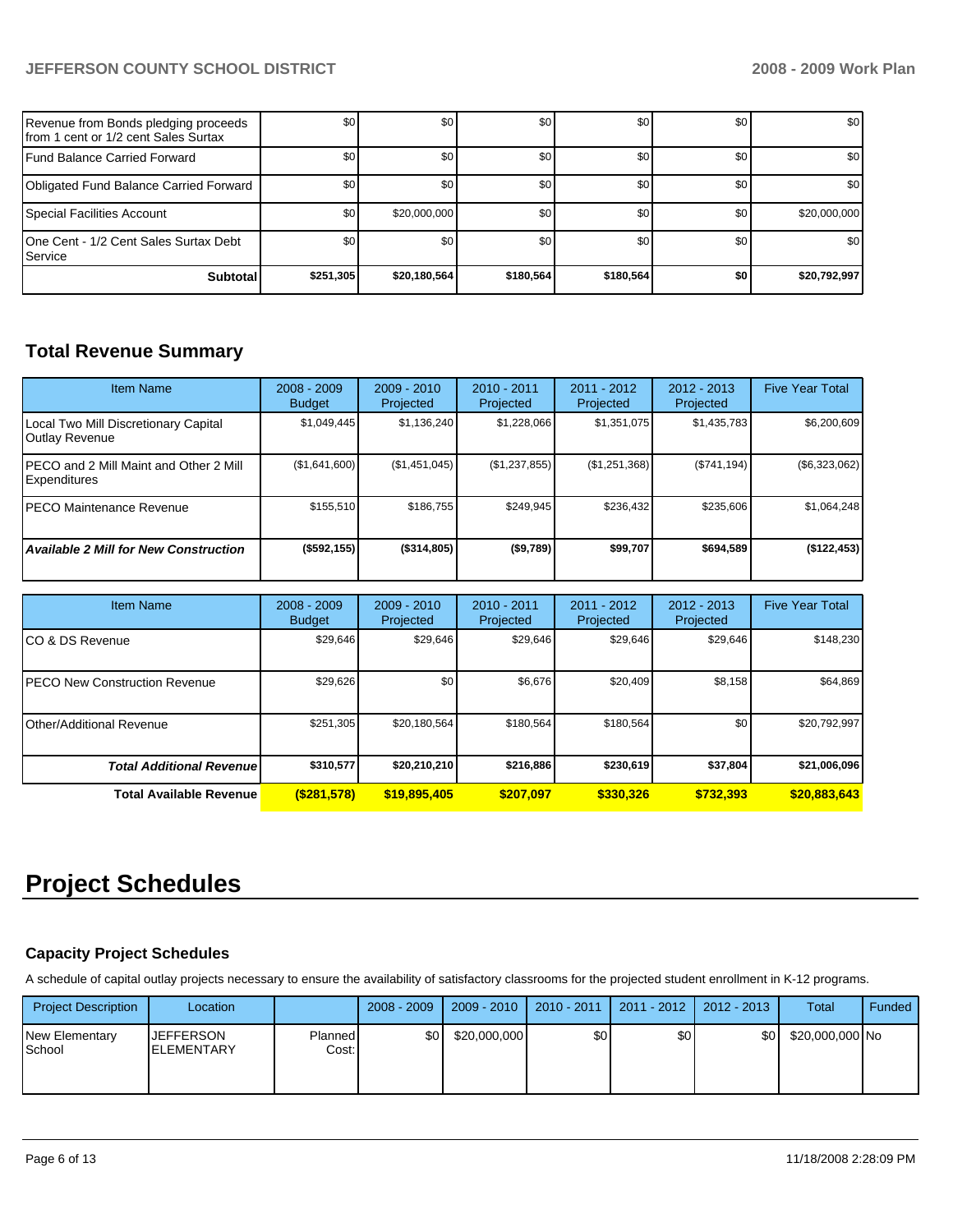| <b>Student Stations:</b> | 0   | 534          |     | . J I        |     | 534          |  |
|--------------------------|-----|--------------|-----|--------------|-----|--------------|--|
| Total Classrooms:        |     |              |     |              |     |              |  |
| Gross Sq Ft:             |     |              |     |              |     |              |  |
|                          |     |              |     |              |     |              |  |
| <b>Planned Cost:</b>     | \$0 | \$20,000,000 | \$0 | \$0          | \$0 | \$20,000,000 |  |
|                          |     |              |     |              |     |              |  |
| <b>Student Stations:</b> | 0   | 534          |     |              |     | 534          |  |
| <b>Total Classrooms:</b> | 0   |              |     | $\mathbf{u}$ |     |              |  |

#### **Other Project Schedules**

Major renovations, remodeling, and additions of capital outlay projects that do not add capacity to schools.

Nothing reported for this section.

## **Additional Project Schedules**

Any projects that are not identified in the last approved educational plant survey.

Nothing reported for this section.

## **Non Funded Growth Management Project Schedules**

Schedule indicating which projects, due to planned development, that CANNOT be funded from current revenues projected over the next five years.

Nothing reported for this section.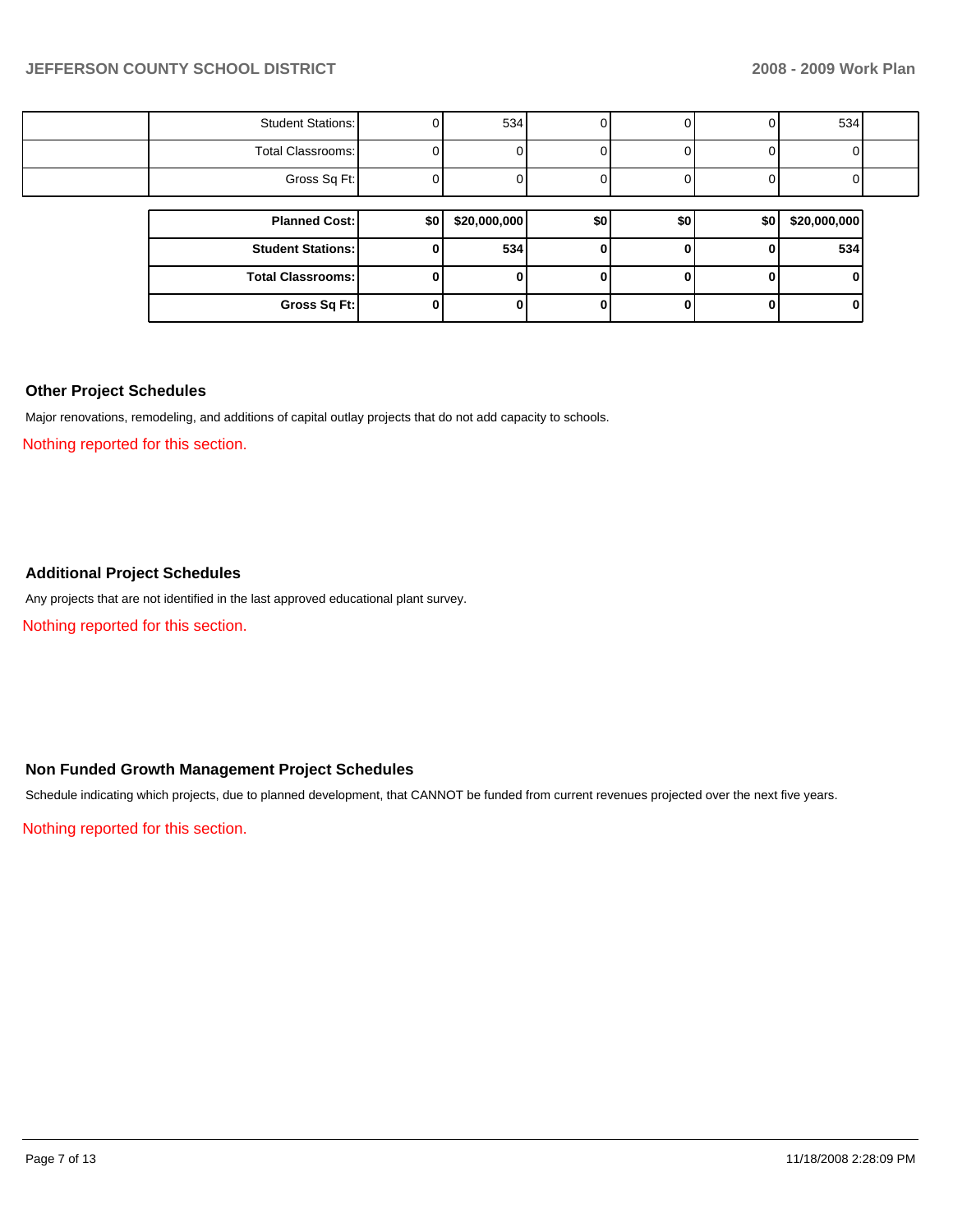## **Tracking**

## **Capacity Tracking**

| Location                              | $2008 -$<br>2009 Satis.<br>Stu. Sta. | Actual<br>$2008 -$<br><b>2009 FISH</b><br>Capacity | Actual<br>$2007 -$<br>2008<br><b>COFTE</b> | # Class<br><b>Rooms</b> | Actual<br>Average<br>$2008 -$<br>2009 Class<br><b>Size</b> | Actual<br>$2008 -$<br>2009<br><b>Utilization</b> | <b>New</b><br>Stu.<br>Capacity | <b>New</b><br>Rooms to<br>be<br>Added/Re<br>moved | Projected<br>$2012 -$<br>2013<br><b>COFTE</b> | Projected<br>$2012 -$<br>2013<br><b>Utilization</b> | Projected<br>$2012 -$<br><b>2013 Class</b><br><b>Size</b> |
|---------------------------------------|--------------------------------------|----------------------------------------------------|--------------------------------------------|-------------------------|------------------------------------------------------------|--------------------------------------------------|--------------------------------|---------------------------------------------------|-----------------------------------------------|-----------------------------------------------------|-----------------------------------------------------------|
| <b>JEFFERSON SENIOR</b><br>HIGH (OLD) | 824                                  | 824                                                | 32                                         | 35                      |                                                            | 4.00 %                                           |                                |                                                   | 0                                             | 0.00%                                               | $\overline{0}$                                            |
| <b>JEFFERSON ADULT</b><br>ISCHOOL     | 11                                   | 17                                                 |                                            |                         | $\overline{0}$                                             | 0.00%                                            | 0                              | 0                                                 | 0                                             | 0.00%                                               | $\overline{0}$                                            |
| HOWARD MIDDLE                         | 865                                  | 779                                                | $\Omega$                                   | 40                      | $\Omega$                                                   | 0.00%                                            | $\Omega$                       | $\Omega$                                          | $\Omega$                                      | 0.00%                                               | $\Omega$                                                  |
| <b>JEFFERSON</b><br>IELEMENTARY       | 881                                  | 881                                                | 604                                        | 51                      | 12                                                         | 69.00 %                                          |                                | $\Omega$                                          | 395                                           | 45.00 %                                             | 8                                                         |
| IASHVILLE SITE                        | $\Omega$                             | 0                                                  | $\Omega$                                   | 0                       | $\overline{0}$                                             | 0.00%                                            | $\Omega$                       | 0                                                 | 0                                             | 0.00 %                                              | $\overline{0}$                                            |
| IJEFFERSON COUNTY<br>IMIDDLE/SR HIGH  | 959                                  | 863                                                | 457                                        | 41                      | 11                                                         | 53.00 %                                          | 0                              | $\Omega$                                          | 565                                           | 65.00 %                                             | 14                                                        |
|                                       | 3,540                                | 3,364                                              | 1,093                                      | 168                     |                                                            | 32.48 %                                          | $\bf{0}$                       | 0                                                 | 960                                           | 28.54 %                                             | 6                                                         |

The COFTE Projected Total (960) for 2012 - 2013 must match the Official Forecasted COFTE Total (960 ) for 2012 - 2013 before this section can be completed. In the event that the COFTE Projected Total does not match the Official forecasted COFTE, then the Balanced Projected COFTE Table should be used to balance COFTE.

| Projected COFTE for 2012 - 2013 |     |  |      |  |  |
|---------------------------------|-----|--|------|--|--|
| Elementary (PK-3)               | 395 |  |      |  |  |
| Middle (4-8)                    | 380 |  | Eler |  |  |
| High (9-12)                     | 185 |  | Mid  |  |  |
|                                 | 960 |  | Hial |  |  |

| <b>Grade Level Type</b> | <b>Balanced Projected</b><br>COFTE for 2012 - 2013 |
|-------------------------|----------------------------------------------------|
| Elementary (PK-3)       |                                                    |
| Middle (4-8)            |                                                    |
| High (9-12)             |                                                    |
|                         | 960                                                |

## **Relocatable Replacement**

Number of relocatable classrooms clearly identified and scheduled for replacement in the school board adopted financially feasible 5-year district work program.

| Location                                 | 2009<br>$2008 -$ | $2009 - 2010$ | $2010 - 2011$ | $-2012$<br>2011 | 2012 - 2013 | Year 5 Total |
|------------------------------------------|------------------|---------------|---------------|-----------------|-------------|--------------|
| <b>Total Relocatable Replacements: I</b> |                  |               |               |                 |             | 0            |

### **Charter Schools Tracking**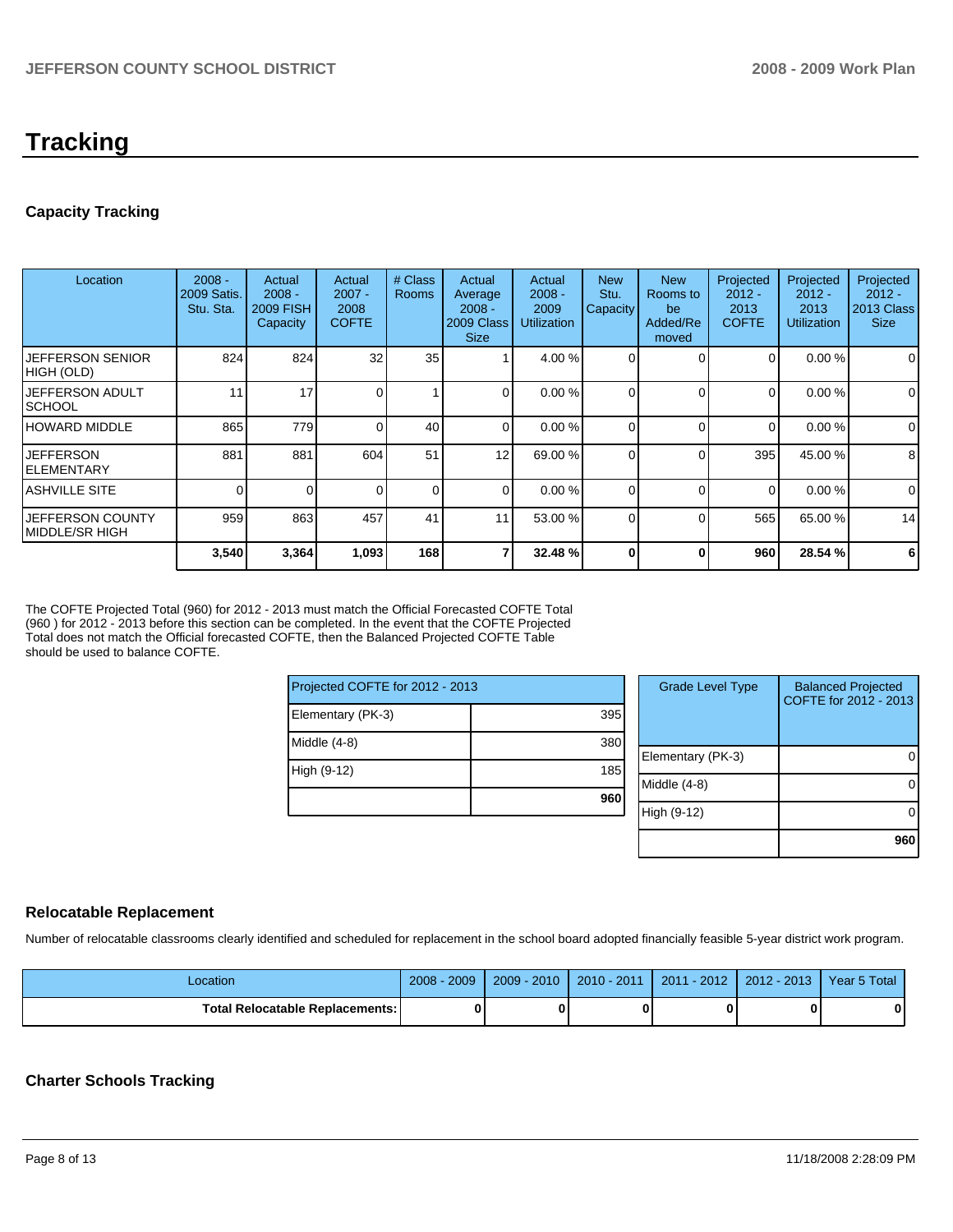Information regarding the use of charter schools.

| Location-Type | # Relocatable<br>units or<br>permanent<br>classrooms | Owner          | Year Started or I<br>Scheduled | Student<br><b>Stations</b> | <b>Students</b><br>Enrolled | Years in<br>Contract | <b>Total Charter</b><br><b>Students</b><br>projected for<br>$2012 - 2013$ |
|---------------|------------------------------------------------------|----------------|--------------------------------|----------------------------|-----------------------------|----------------------|---------------------------------------------------------------------------|
| ICARE         |                                                      | 6 SCHOOL BOARD | 2008                           | 100                        | 84 <sub>l</sub>             | 5                    | 84                                                                        |
|               |                                                      |                |                                | <b>100</b>                 | 84                          |                      | 84                                                                        |

#### **Special Purpose Classrooms Tracking**

The number of classrooms that will be used for certain special purposes in the current year, by facility and type of classroom, that the district will, 1), not use for educational purposes, and 2), the co-teaching classrooms that are not open plan classrooms and will be used for educational purposes.

| School                               | <b>School Type</b>                   | $#$ of Elementary<br>K-3 Classrooms | # of Middle 4-8<br><b>Classrooms</b> | # of High $9-12$<br><b>Classrooms</b> | # of $ESE$<br>Classrooms | # of Combo<br><b>Classrooms</b> | Total<br><b>Classrooms</b> |
|--------------------------------------|--------------------------------------|-------------------------------------|--------------------------------------|---------------------------------------|--------------------------|---------------------------------|----------------------------|
|                                      | <b>Total Educational Classrooms:</b> |                                     |                                      |                                       |                          |                                 | 01                         |
| School                               | <b>School Type</b>                   | # of Elementary<br>K-3 Classrooms   | # of Middle 4-8<br><b>Classrooms</b> | # of High $9-12$<br><b>Classrooms</b> | # of $ESE$<br>Classrooms | # of Combo<br><b>Classrooms</b> | Total<br><b>Classrooms</b> |
| <b>Total Co-Teaching Classrooms:</b> |                                      |                                     |                                      |                                       |                          | 0                               | 01                         |

#### **Infrastructure Tracking**

**Necessary offsite infrastructure requirements resulting from expansions or new schools. This section should include infrastructure information related to capacity project schedules and other project schedules (Section 4).** 

Not Specified

**Proposed location of planned facilities, whether those locations are consistent with the comprehensive plans of all affected local governments, and recommendations for infrastructure and other improvements to land adjacent to existing facilities. Provisions of 1013.33(12), (13) and (14) and 1013.36 must be addressed for new facilities planned within the 1st three years of the plan (Section 5).** 

Not Specified

**Consistent with Comp Plan?** No

#### **Net New Classrooms**

The number of classrooms, by grade level and type of construction, that were added during the last fiscal year.

| List the net new classrooms added in the 2007 - 2008 fiscal year.                                                                                       |                                                                        |                            | List the net new classrooms to be added in the 2008 - 2009 fiscal<br>year. |                        |                              |                                   |                                |                        |
|---------------------------------------------------------------------------------------------------------------------------------------------------------|------------------------------------------------------------------------|----------------------------|----------------------------------------------------------------------------|------------------------|------------------------------|-----------------------------------|--------------------------------|------------------------|
| "Classrooms" is defined as capacity carrying classrooms that are added to increase<br>capacity to enable the district to meet the Class Size Amendment. | Totals for fiscal year 2008 - 2009 should match totals in Section 15A. |                            |                                                                            |                        |                              |                                   |                                |                        |
| Location                                                                                                                                                | $2007 - 2008$ #<br>Permanent                                           | $2007 - 2008$ #<br>Modular | $2007 - 2008$ #<br>Relocatable                                             | $2007 - 2008$<br>Total | $2008 - 2009$ #<br>Permanent | $2008 - 2009$ #<br><b>Modular</b> | $2008 - 2009$ #<br>Relocatable | $2008 - 2009$<br>Total |
| Elementary (PK-3)                                                                                                                                       |                                                                        |                            |                                                                            |                        |                              |                                   |                                | $\Omega$               |
| Middle $(4-8)$                                                                                                                                          |                                                                        |                            |                                                                            |                        |                              |                                   |                                | 0                      |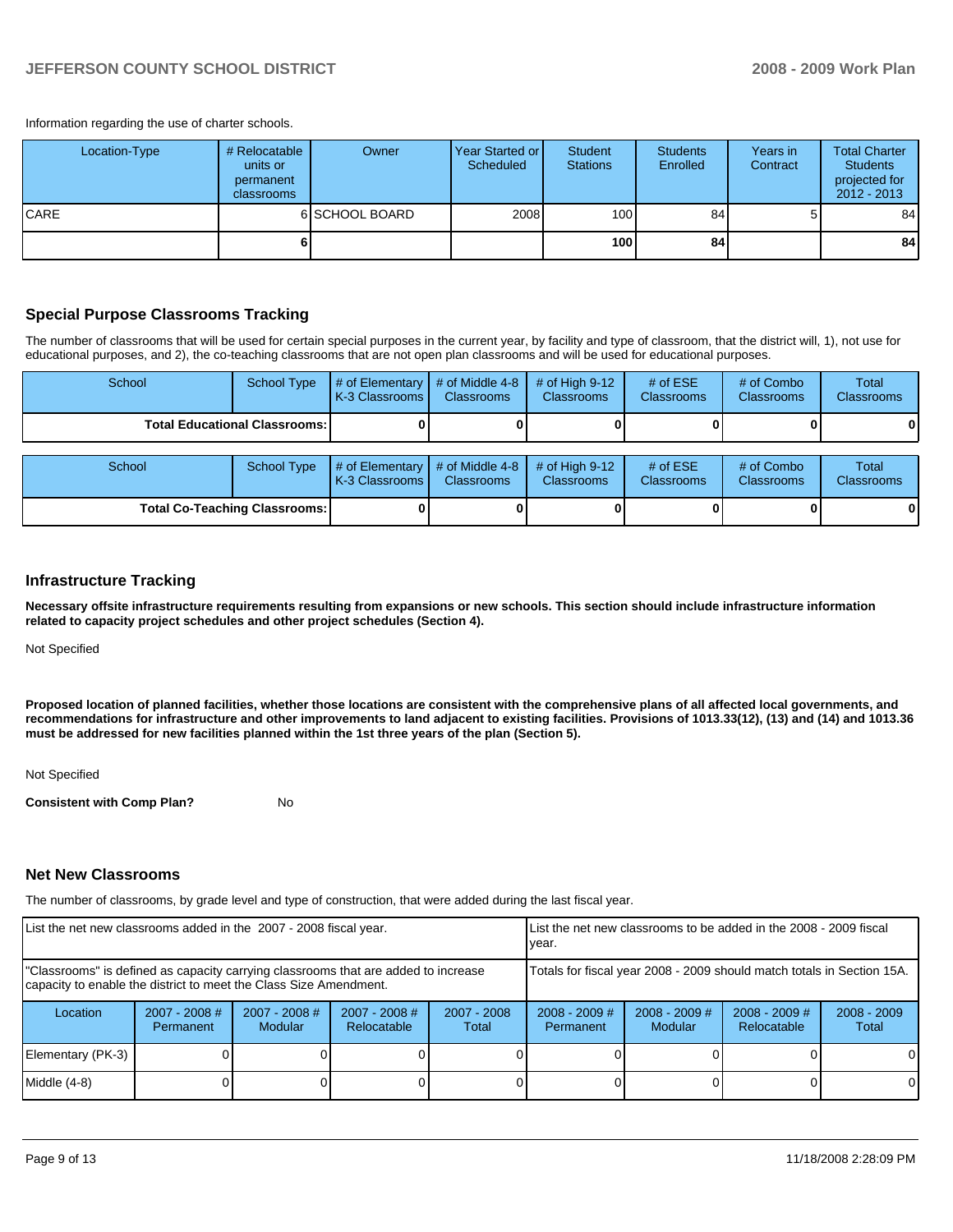| High (9-12) |  |  |  |   |        |
|-------------|--|--|--|---|--------|
|             |  |  |  | u | $\sim$ |

## **Relocatable Student Stations**

Number of students that will be educated in relocatable units, by school, in the current year, and the projected number of students for each of the years in the workplan.

| <b>Site</b>                            | $2008 - 2009$ | $2009 - 2010$ | $2010 - 2011$ | $2011 - 2012$ | $2012 - 2013$ | 5 Year Average |
|----------------------------------------|---------------|---------------|---------------|---------------|---------------|----------------|
| <b>JEFFERSON COUNTY MIDDLE/SR HIGH</b> |               |               |               |               |               | 0              |
| JEFFERSON SENIOR HIGH (OLD)            | 138           |               |               |               |               | <b>28</b>      |
| IJEFFERSON ADULT SCHOOL                |               |               |               |               |               | 0              |
| HOWARD MIDDLE                          | 10            |               |               |               |               | $\overline{2}$ |
| <b>IJEFFERSON ELEMENTARY</b>           | 146           | 200           | 200           | 200           | 200           | 189            |
| IASHVILLE SITE                         |               |               |               |               |               | 0              |

| <b>Totals for JEFFERSON COUNTY SCHOOL DISTRICT</b> |            |       |            |         |         |          |
|----------------------------------------------------|------------|-------|------------|---------|---------|----------|
| Total students in relocatables by year.            | <b>294</b> | 200   | <b>200</b> | 200     | 200     | 219 l    |
| Total number of COFTE students projected by year.  | 1.0721     | 1,020 | 993        | 973     | 960     | ا 004. ا |
| Percent in relocatables by year.                   | 27%        | 20%   | 20%        | $21 \%$ | $21 \%$ | 22%      |

## **Leased Facilities Tracking**

Exising leased facilities and plans for the acquisition of leased facilities, including the number of classrooms and student stations, as reported in the educational plant survey, that are planned in that location at the end of the five year workplan.

| Location                           | # of Leased<br>Classrooms 2008 -<br>2009 | <b>FISH Student</b><br><b>Stations</b> | Owner | # of Leased<br>Classrooms 2012 -<br>2013 | <b>FISH Student</b><br><b>Stations</b> |
|------------------------------------|------------------------------------------|----------------------------------------|-------|------------------------------------------|----------------------------------------|
| <b>JEFFERSON SENIOR HIGH (OLD)</b> |                                          |                                        |       |                                          |                                        |
| <b>JEFFERSON ADULT SCHOOL</b>      |                                          |                                        |       |                                          |                                        |
| <b>HOWARD MIDDLE</b>               |                                          |                                        |       |                                          |                                        |
| <b>IJEFFERSON ELEMENTARY</b>       |                                          |                                        |       |                                          |                                        |
| IASHVILLE SITE                     |                                          |                                        |       |                                          |                                        |
| JEFFERSON COUNTY MIDDLE/SR HIGH    |                                          |                                        |       |                                          |                                        |
|                                    |                                          |                                        |       |                                          |                                        |

## **Failed Standard Relocatable Tracking**

Relocatable units currently reported by school, from FISH, and the number of relocatable units identified as 'Failed Standards'.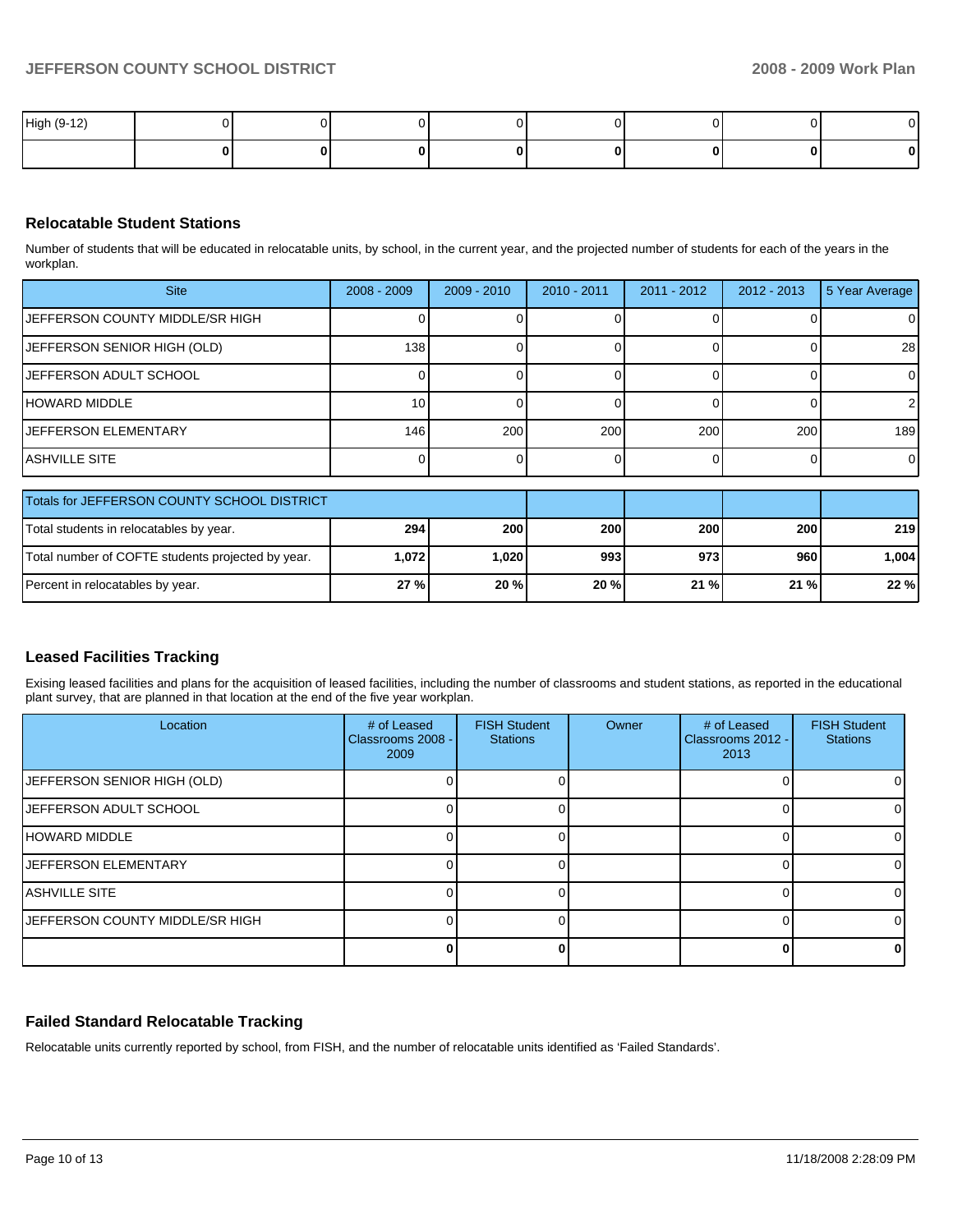Nothing reported for this section.

## **Long Range Planning**

## **Ten-Year Maintenance**

District projects and locations regarding the projected need for major renovation, repair, and maintenance projects within the district in years 6-10 beyond the projects plans detailed in the five years covered by the work plan.

| Project     | 2012 - 2013 / 2017 - 2018<br><b>Projected Cost</b> |
|-------------|----------------------------------------------------|
| <b>HAVC</b> | \$288,578                                          |
| Roofing     | \$500,000                                          |
| Painting    | \$277,990                                          |
| Paving      | \$115,293                                          |
| Remodeling  | \$475,000                                          |
| Life Safety | \$421,533                                          |
|             | \$2,078,394                                        |

## **Ten-Year Capacity**

Schedule of capital outlay projects projected to ensure the availability of satisfactory student stations for the projected student enrollment in K-12 programs for the future 5 years beyond the 5-year district facilities work program.

#### Nothing reported for this section.

### **Ten-Year Planned Utilization**

Schedule of planned capital outlay projects identifying the standard grade groupings, capacities, and planned utilization rates of future educational facilities of the district for both permanent and relocatable facilities.

| Grade Level Projections         | <b>FISH</b><br><b>Student</b><br><b>Stations</b> | Actual 2007 - I<br><b>2008 FISH</b><br>Capacity | Actual<br>$2007 -$<br>2008<br><b>COFTE</b> | <b>Utilization</b> | Actual 2007 - 2008   Actual 2008 - 2009 / 2017 - 2018 new<br>Student Capacity to be added/removed   2018 COFTE | <b>Projected 2017 - Projected 2017 -</b> | 2018 Utilization |
|---------------------------------|--------------------------------------------------|-------------------------------------------------|--------------------------------------------|--------------------|----------------------------------------------------------------------------------------------------------------|------------------------------------------|------------------|
| Elementary - District<br>Totals | 881                                              | 881                                             | 603.77                                     | 68.56 %            |                                                                                                                | 700 I                                    | 79.46 %          |
| Middle - District Totals        |                                                  |                                                 | 0.00                                       | 0.00%              |                                                                                                                | 250 <b>1</b>                             | 0.00%            |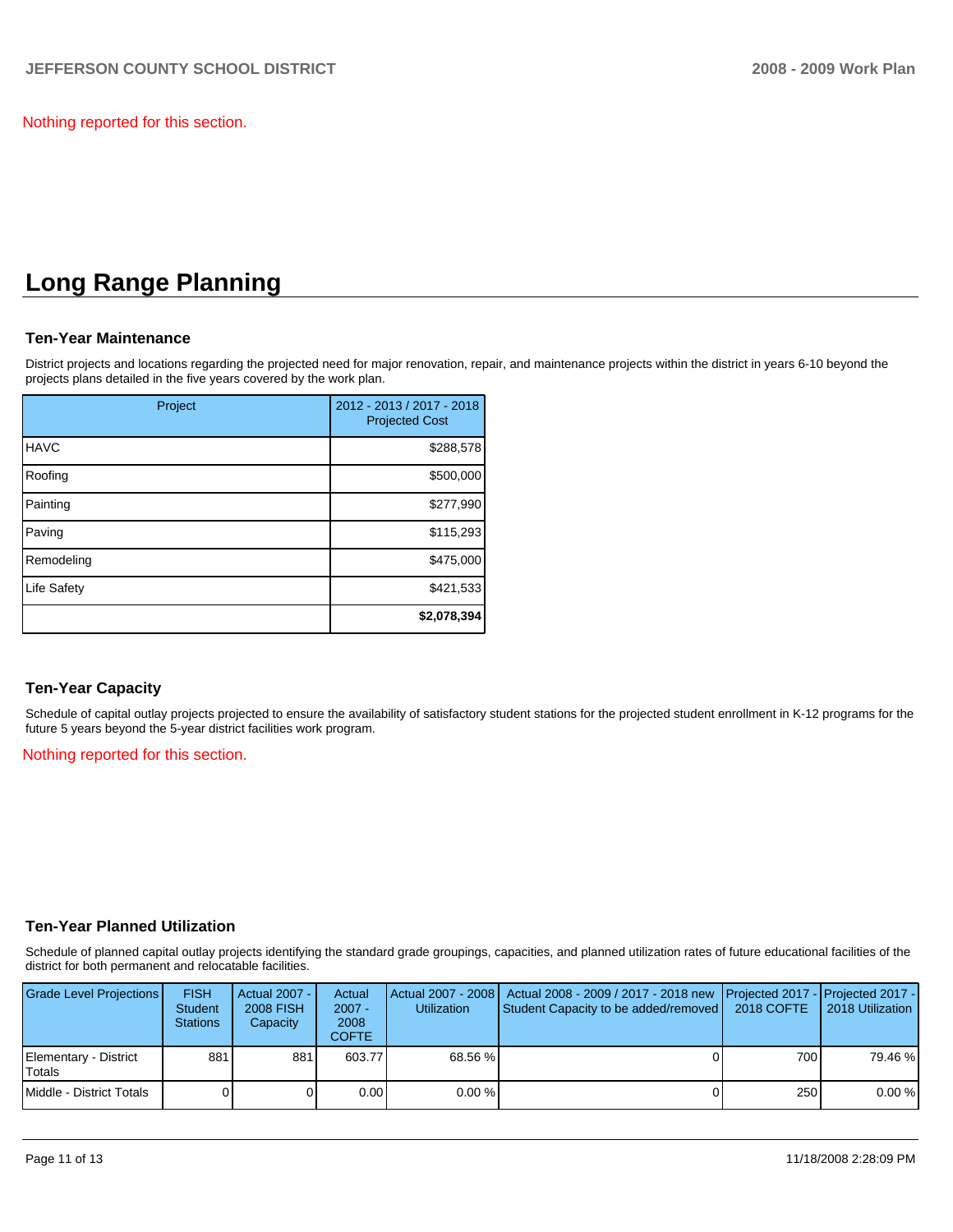| High - District Totals | 959   | 863   | 456.87  | 52.95 % | 300  | 34.76 % |
|------------------------|-------|-------|---------|---------|------|---------|
| Other - ESE, etc       | ,739  | 841   | 31.87   | 3.80%   | 32   | 3.80 %  |
|                        | 3,579 | 2,585 | ,092.51 | 42.26 % | ,282 | 49.59 % |

#### **Ten-Year Infrastructure Planning**

**Proposed Location of Planned New, Remodeled, or New Additions to Facilities in 06 thru 10 out years (Section 28).** 

A replacement building will be needed for Jefferson Elementary School, because of age, obsolesence of design, the cost of continued repairs and maintenance, and high energy costs.

Plans for closure of any school, including plans for disposition of the facility or usage of facility space, and anticipated revenues in the 06 thru 10 out **years (Section 29).** 

Nothing reported for this section.

#### **Twenty-Year Maintenance**

District projects and locations regarding the projected need for major renovation, repair, and maintenance projects within the district in years 11-20 beyond the projects plans detailed in the five years covered by the work plan.

| Project                           | 2017 - 2018 / 2027 - 2028 Projected Cost |
|-----------------------------------|------------------------------------------|
| Life Safety                       | \$993,999                                |
| <b>HVAC</b>                       | \$229,749                                |
| Roofing                           | \$3,246,861                              |
| Painting                          | \$655,486                                |
| Paving                            | \$271,855                                |
| <b>Other Renovations, Repairs</b> | \$12,252,097                             |
|                                   | \$17,650,047                             |

#### **Twenty-Year Capacity**

Schedule of capital outlay projects projected to ensure the availability of satisfactory student stations for the projected student enrollment in K-12 programs for the future 11-20 years beyond the 5-year district facilities work program.

Nothing reported for this section.

#### **Twenty-Year Planned Utilization**

Schedule of planned capital outlay projects identifying the standard grade groupings, capacities, and planned utilization rates of future educational facilities of the district for both permanent and relocatable facilities.